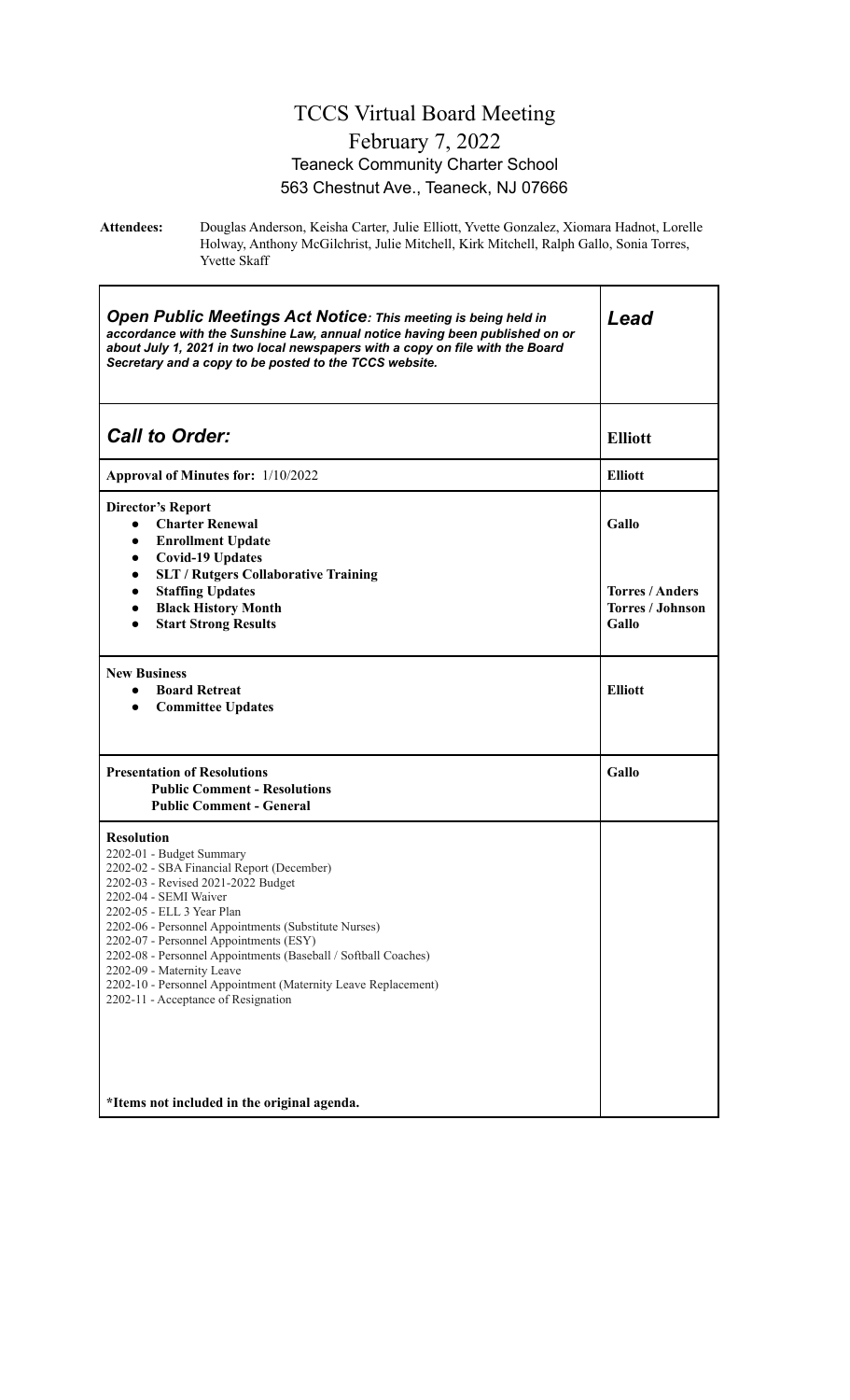## **TCCS Board Meeting February 7, 2022** *Resolution 2202-01 Budget Summary*

**BE IT RESOLVED, that the Budget Summary for January 11, 2022 - February 7, 2022 (total amount \$168,235.35) be approved.**

| Moved by:      |            | <b>Seconded By:</b> |               |            |  |    |                    |            |                |
|----------------|------------|---------------------|---------------|------------|--|----|--------------------|------------|----------------|
|                |            |                     |               |            |  |    |                    |            |                |
| <b>Vote</b>    |            |                     |               |            |  |    |                    |            |                |
|                | <b>Yes</b> | N <sub>0</sub>      |               | <b>Yes</b> |  | No |                    | <b>Yes</b> | N <sub>0</sub> |
| Anderson       |            |                     | Gonzalez      |            |  |    | <b>McGilchrist</b> |            |                |
| Carter         |            |                     | Hadnot        |            |  |    | J. Mitchell        |            |                |
| <b>Elliott</b> |            |                     | <b>Holway</b> |            |  |    | K. Mitchell        |            |                |

| <b>Resolution Carried:</b> | tes |  |
|----------------------------|-----|--|
|----------------------------|-----|--|

**Date:\_\_\_\_\_\_\_\_\_\_\_\_\_\_\_\_\_\_\_\_\_\_\_\_\_\_\_\_\_\_\_\_\_\_\_\_\_\_**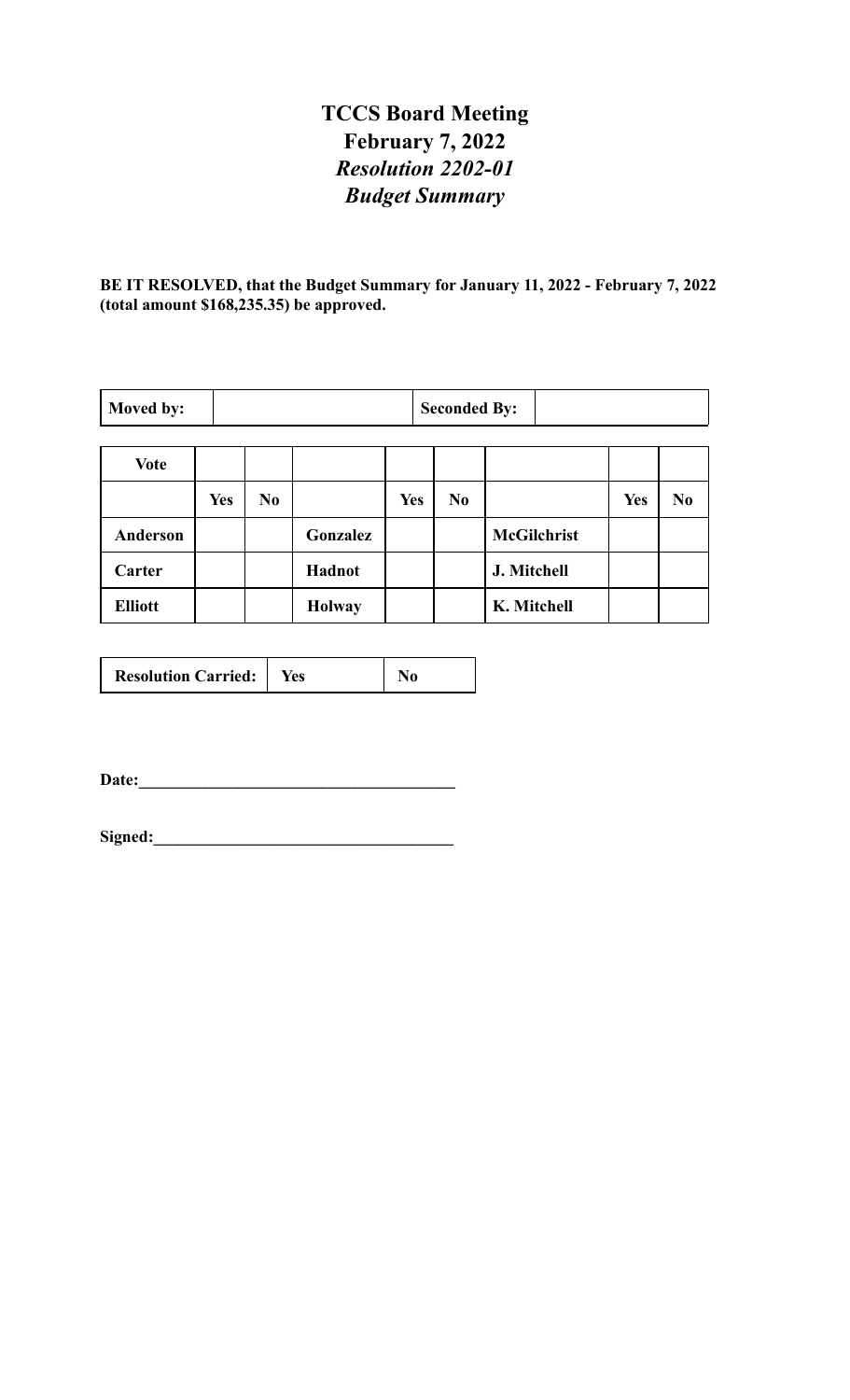## **TCCS Board Meeting February 7, 2022** *Resolution 2202-02 SBA Financial Report (December 2021)*

**BE IT RESOLVED, that the Board of Trustees approve the SBA Financial Report for December 2021.**

| Moved by:      |            | <b>Seconded By:</b> |               |            |                |                    |            |                |
|----------------|------------|---------------------|---------------|------------|----------------|--------------------|------------|----------------|
|                |            |                     |               |            |                |                    |            |                |
| <b>Vote</b>    |            |                     |               |            |                |                    |            |                |
|                | <b>Yes</b> | N <sub>0</sub>      |               | <b>Yes</b> | N <sub>0</sub> |                    | <b>Yes</b> | N <sub>0</sub> |
| Anderson       |            |                     | Gonzalez      |            |                | <b>McGilchrist</b> |            |                |
| Carter         |            |                     | Hadnot        |            |                | J. Mitchell        |            |                |
| <b>Elliott</b> |            |                     | <b>Holway</b> |            |                | K. Mitchell        |            |                |

| <b>Resolution Carried:</b> | tes |  |
|----------------------------|-----|--|
|----------------------------|-----|--|

**Date:\_\_\_\_\_\_\_\_\_\_\_\_\_\_\_\_\_\_\_\_\_\_\_\_\_\_\_\_\_\_\_\_\_\_\_\_\_\_**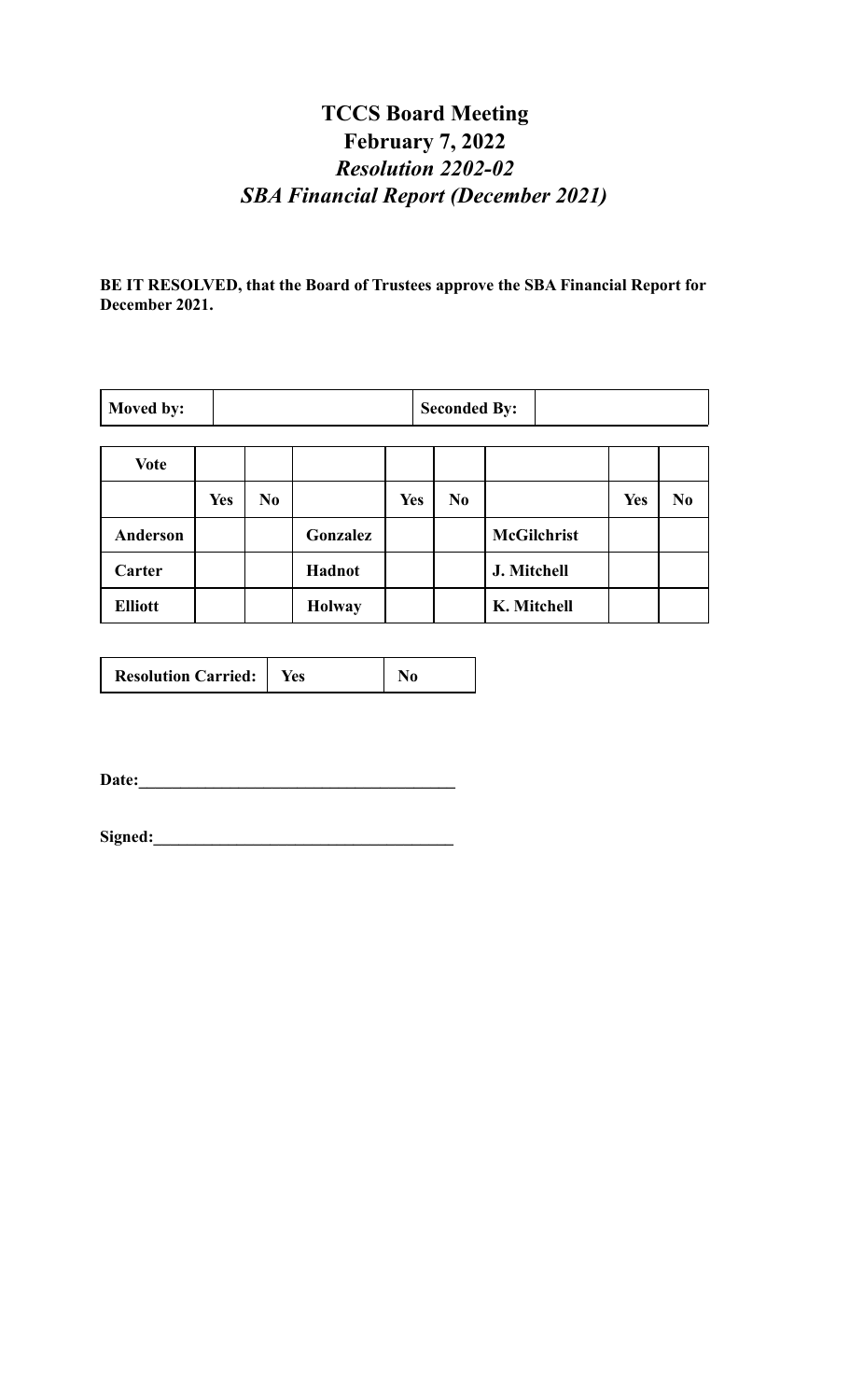## **TCCS Board Meeting February 7, 2022** *Resolution 2202-03 Revised 2021-2022 Budget*

**BE IT RESOLVED, that the TCCS Board of Trustees approve the revised 2021-2022 Budget.**

| Moved by:      | <b>Seconded By:</b> |                |               |            |                |                    |            |                |
|----------------|---------------------|----------------|---------------|------------|----------------|--------------------|------------|----------------|
|                |                     |                |               |            |                |                    |            |                |
| <b>Vote</b>    |                     |                |               |            |                |                    |            |                |
|                | <b>Yes</b>          | N <sub>0</sub> |               | <b>Yes</b> | N <sub>0</sub> |                    | <b>Yes</b> | N <sub>0</sub> |
| Anderson       |                     |                | Gonzalez      |            |                | <b>McGilchrist</b> |            |                |
| Carter         |                     |                | Hadnot        |            |                | J. Mitchell        |            |                |
| <b>Elliott</b> |                     |                | <b>Holway</b> |            |                | K. Mitchell        |            |                |

|--|

**Date:\_\_\_\_\_\_\_\_\_\_\_\_\_\_\_\_\_\_\_\_\_\_\_\_\_\_\_\_\_\_\_\_\_\_\_\_\_\_**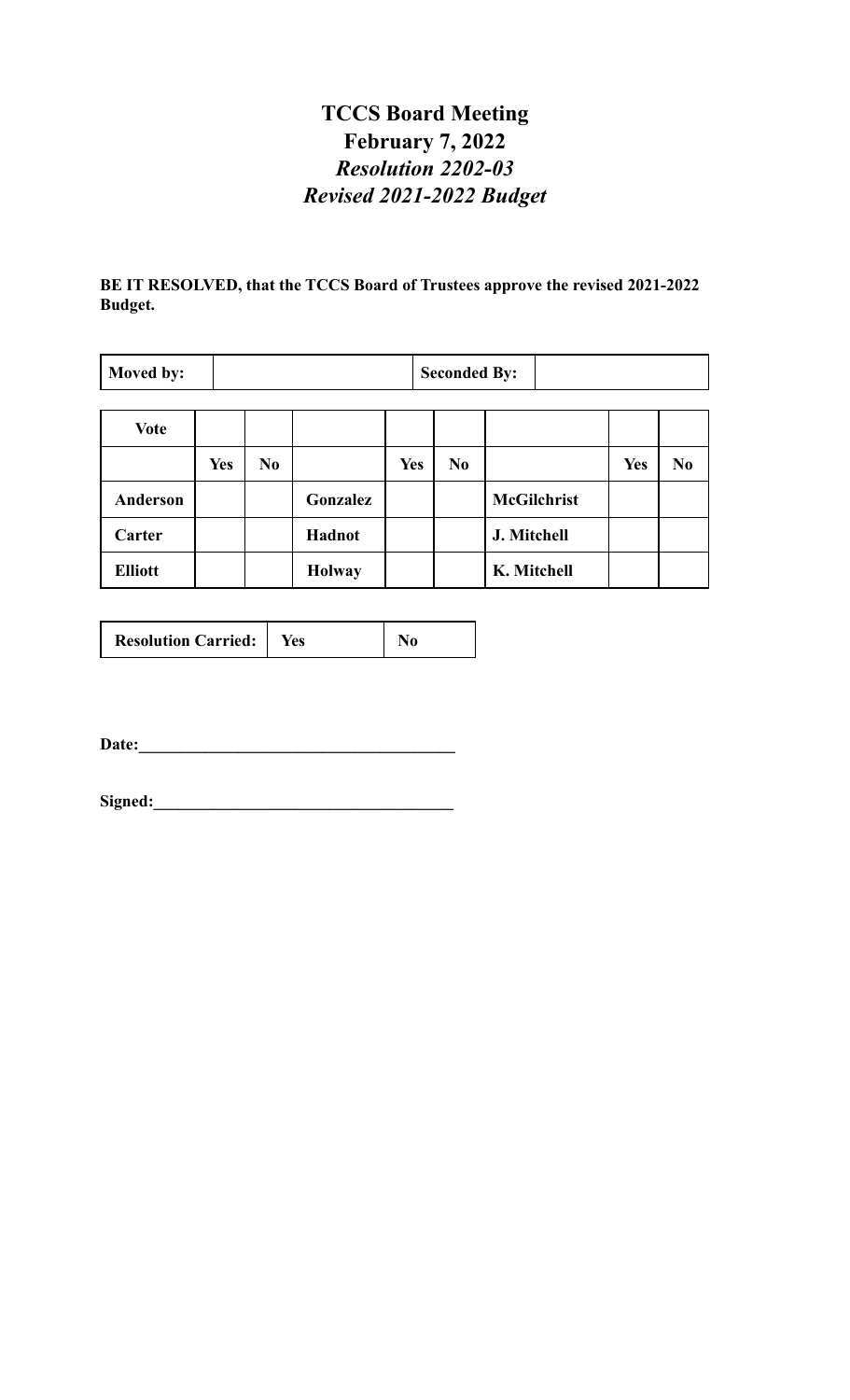#### **TCCS Board Meeting February 7, 2022** *Resolution 2202-04 SEMI Waiver*

**WHEREAS, In accordance with N.J.A.C 6A:23A – 5.3 schools may choose to waive Special Education Medicaid Initiative participation if they qualify to waive this program, and**

**WHEREAS, Teaneck Community Charter School does meet the qualification to waive this program and the Board must approve this waiver,**

**NOW THEREFORE BE IT RESOLVED, that the Board approve the SEMI waiver.**

| Moved by:      |            | <b>Seconded By:</b> |               |            |    |                    |            |                |
|----------------|------------|---------------------|---------------|------------|----|--------------------|------------|----------------|
|                |            |                     |               |            |    |                    |            |                |
| <b>Vote</b>    |            |                     |               |            |    |                    |            |                |
|                | <b>Yes</b> | No                  |               | <b>Yes</b> | No |                    | <b>Yes</b> | N <sub>0</sub> |
| Anderson       |            |                     | Gonzalez      |            |    | <b>McGilchrist</b> |            |                |
| Carter         |            |                     | <b>Hadnot</b> |            |    | J. Mitchell        |            |                |
| <b>Elliott</b> |            |                     | <b>Holway</b> |            |    | K. Mitchell        |            |                |

| <b>Resolution Carried:</b> | Yes |  |
|----------------------------|-----|--|
|----------------------------|-----|--|

**Date:\_\_\_\_\_\_\_\_\_\_\_\_\_\_\_\_\_\_\_\_\_\_\_\_\_\_\_\_\_\_\_\_\_\_\_\_\_\_**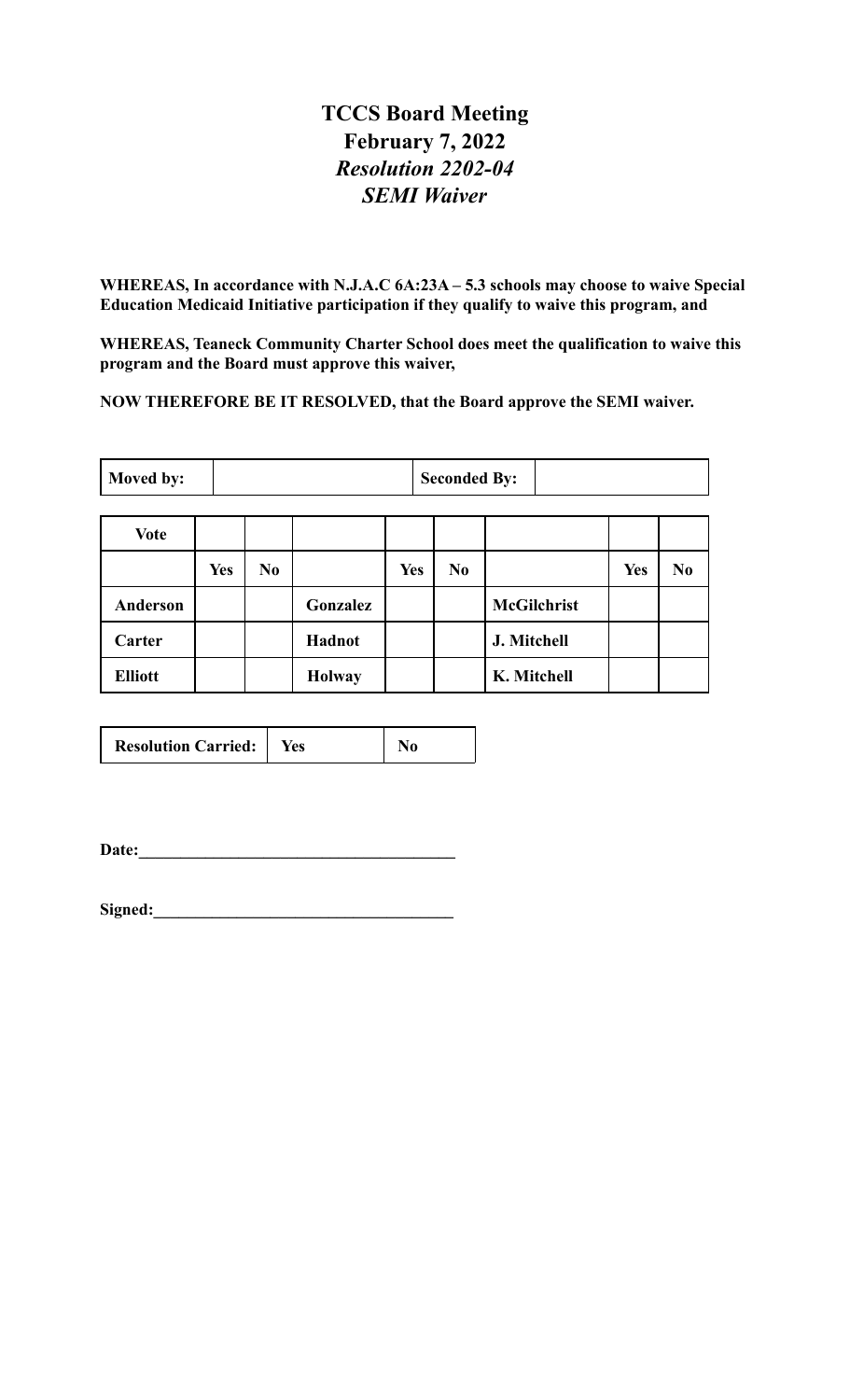#### **TCCS Board Meeting February 7, 2022** *Resolution 2202-05 ELL 3 Year Plan*

# **BE IT RESOLVED, that Board of Trustees approve the attached ELL 3 year plan.**

| Moved by:       |            | <b>Seconded By:</b> |               |            |                |                    |            |                |
|-----------------|------------|---------------------|---------------|------------|----------------|--------------------|------------|----------------|
|                 |            |                     |               |            |                |                    |            |                |
| <b>Vote</b>     |            |                     |               |            |                |                    |            |                |
|                 | <b>Yes</b> | N <sub>0</sub>      |               | <b>Yes</b> | N <sub>0</sub> |                    | <b>Yes</b> | N <sub>0</sub> |
| <b>Anderson</b> |            |                     | Gonzalez      |            |                | <b>McGilchrist</b> |            |                |
| Carter          |            |                     | <b>Hadnot</b> |            |                | J. Mitchell        |            |                |
| <b>Elliott</b>  |            |                     | <b>Holway</b> |            |                | K. Mitchell        |            |                |

| <b>Resolution Carried:</b> | ⁄es |  |
|----------------------------|-----|--|
|                            |     |  |

**Date:\_\_\_\_\_\_\_\_\_\_\_\_\_\_\_\_\_\_\_\_\_\_\_\_\_\_\_\_\_\_\_\_\_\_\_\_\_\_**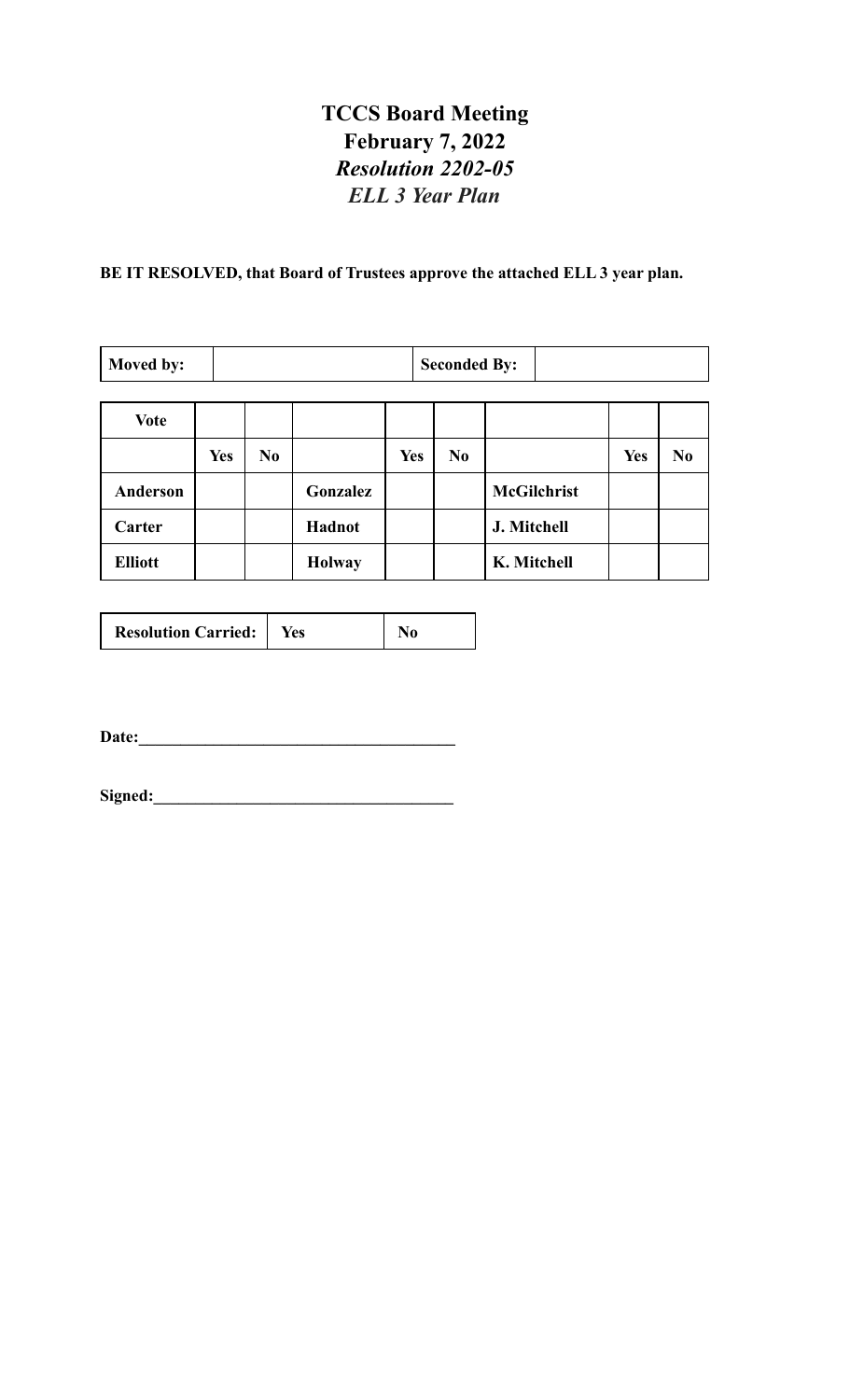#### **TCCS Board Meeting February 7, 2022** *Resolution 2202-06 Personnel Appointments (Substitute Nurses)*

#### **BE IT RESOLVED, that Board of Trustees approve the following appointment for the 2021-2022 school year:**

| Name(s)          | <b>Position</b>  | Rate      |
|------------------|------------------|-----------|
| ∣Elena Geltzer   | Substitute Nurse | \$275/day |
| Theresa McCarthy | Substitute Nurse | \$275/day |
| Yolanda Morris   | Substitute Nurse | \$275/day |

| Moved by:      |            | <b>Seconded By:</b> |               |            |                |                    |            |                |
|----------------|------------|---------------------|---------------|------------|----------------|--------------------|------------|----------------|
| Vote           |            |                     |               |            |                |                    |            |                |
|                | <b>Yes</b> | N <sub>0</sub>      |               | <b>Yes</b> | N <sub>0</sub> |                    | <b>Yes</b> | N <sub>0</sub> |
| Anderson       |            |                     | Gonzalez      |            |                | <b>McGilchrist</b> |            |                |
| Carter         |            |                     | Hadnot        |            |                | J. Mitchell        |            |                |
| <b>Elliott</b> |            |                     | <b>Holway</b> |            |                | K. Mitchell        |            |                |

| <b>Resolution Carried:</b> | res |  |
|----------------------------|-----|--|
|----------------------------|-----|--|

**Date:\_\_\_\_\_\_\_\_\_\_\_\_\_\_\_\_\_\_\_\_\_\_\_\_\_\_\_\_\_\_\_\_\_\_\_\_\_\_**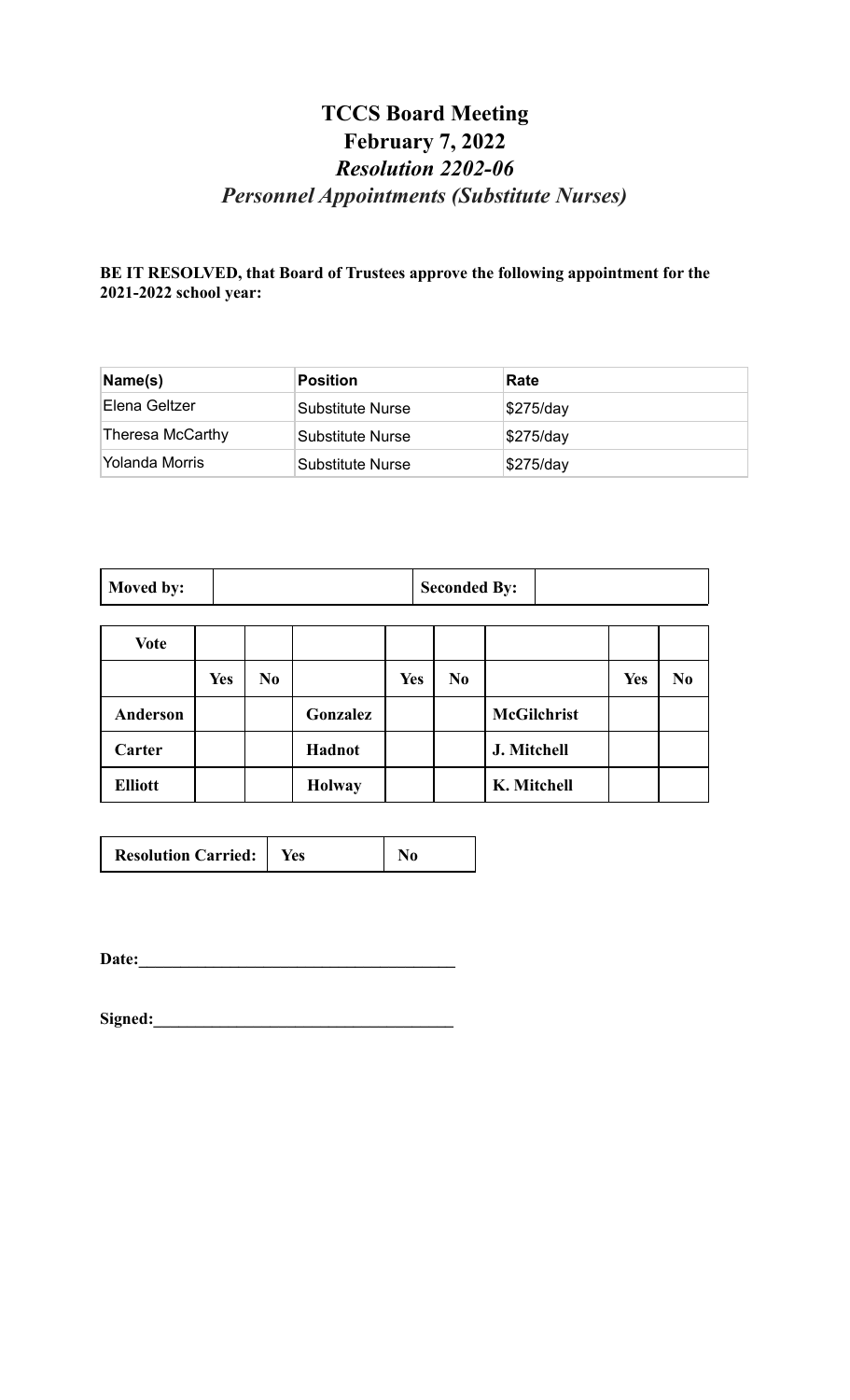#### **TCCS Board Meeting February 7, 2022** *Resolution 2202-07 Personnel Appointments (ESY)*

#### **BE IT RESOLVED, that Board of Trustees approve the following personnel appointments for the 2022 Extended School Year Program:**

**Program Dates:** Monday, June 27, 2022 - Friday, July 29, 2022 (no ESY 7/4/22)

#### **Program Hours:**

- Teacher: 8:15 12:45 PM
- Instructional Aide and Student Hours: 8:30 AM 12:30 PM

| Name(s)            | <b>Position</b>                   | Rate                                                                         |
|--------------------|-----------------------------------|------------------------------------------------------------------------------|
| Lori Stuart        | <b>ESY</b> Teacher                | \$30/hour pre-program prep not to exceed 12 hours<br>\$50/instructional hour |
| Christina Hunter   | <b>ESY</b> Teacher                | \$30/hour pre-program prep not to exceed 12 hours<br>\$50/instructional hour |
| Dana Durham        | <b>ESY</b> Teacher                | \$30/hour pre-program prep not to exceed 12 hours<br>\$50/instructional hour |
| Addy Ors           | <b>ESY</b> Instructional Aide     | \$20/instructional hour                                                      |
| Athos Vardouniotis | <b>ESY</b> Instructional Aide     | \$20/instructional hour                                                      |
| Melissa Gorman     | <b>ESY</b> Occupational Therapist | \$30/hour pre-program prep not to exceed 12 hours<br>\$70/instructional hour |
| Andrew Blanco      | <b>ESY Social Worker</b>          | \$40/instructional hour                                                      |

| <b>Moved by:</b> |  | <b>Seconded By:</b> |  |
|------------------|--|---------------------|--|
|------------------|--|---------------------|--|

| <b>Vote</b>     |            |                |               |     |                |                    |            |                |
|-----------------|------------|----------------|---------------|-----|----------------|--------------------|------------|----------------|
|                 | <b>Yes</b> | N <sub>0</sub> |               | Yes | N <sub>0</sub> |                    | <b>Yes</b> | N <sub>0</sub> |
| <b>Anderson</b> |            |                | Gonzalez      |     |                | <b>McGilchrist</b> |            |                |
| Carter          |            |                | Hadnot        |     |                | J. Mitchell        |            |                |
| <b>Elliott</b>  |            |                | <b>Holway</b> |     |                | K. Mitchell        |            |                |

|--|

**Date:\_\_\_\_\_\_\_\_\_\_\_\_\_\_\_\_\_\_\_\_\_\_\_\_\_\_\_\_\_\_\_\_\_\_\_\_\_\_**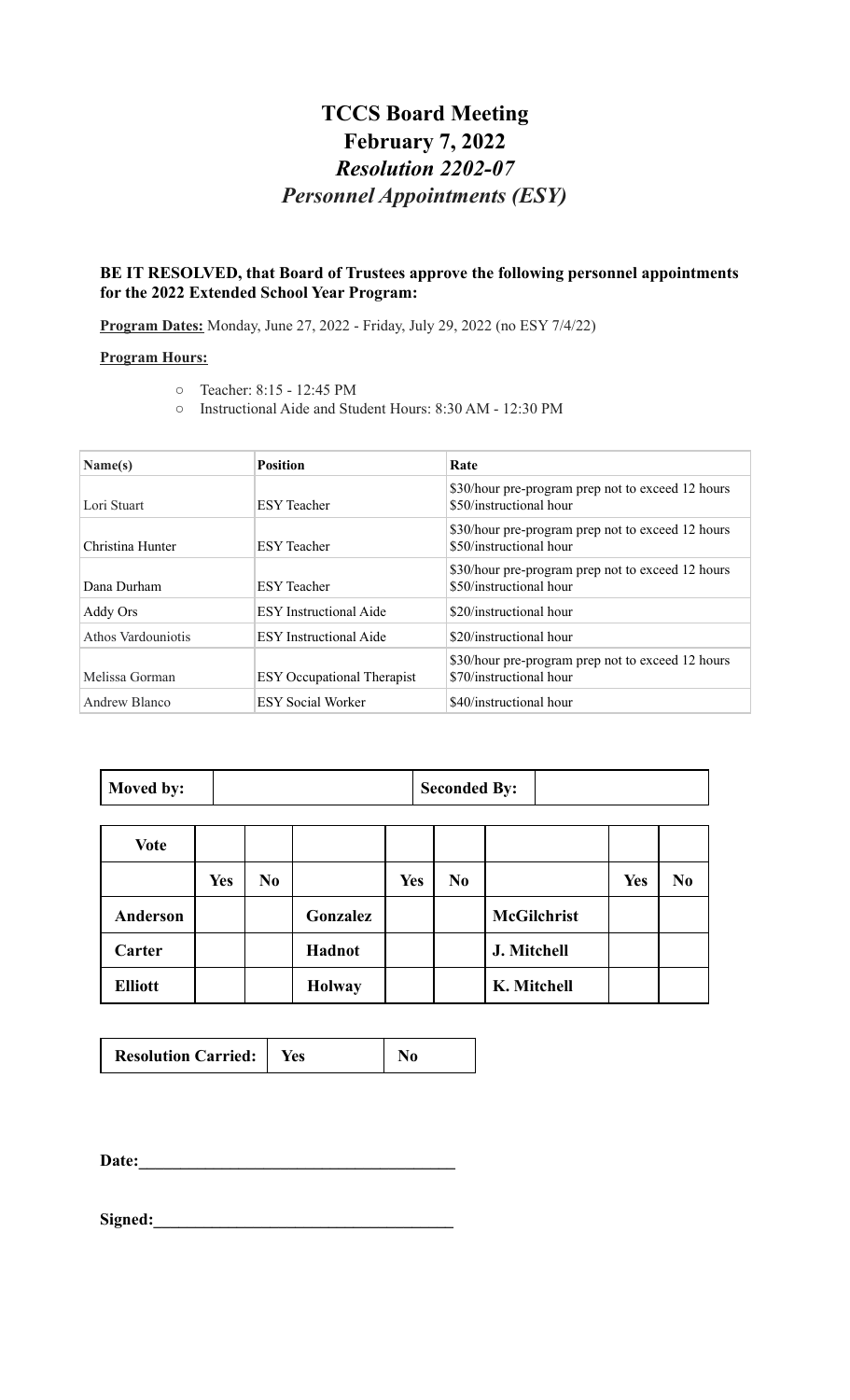### **TCCS Board Meeting February 7, 2022** *Resolution 2202-08 Personnel Appointments (Baseball / Softball Coaches)*

#### **BE IT RESOLVED, that Board of Trustees approve the following appointments for the 2021-2022 school year:**

| $\mathbf{Name}(s)$ | <b>Position</b>          | Stipend |
|--------------------|--------------------------|---------|
| Thomas Schick      | Baseball Head Coach      | \$3,000 |
| Robert Smith       | Baseball Assistant Coach | \$1,500 |
| Kerry Tadiello     | Softball Head Coach      | \$3,000 |
| Ryan Rottner       | Softball Assistant Coach | \$1,500 |

| Moved by:      |            |    |               |     | <b>Seconded By:</b> |                |                    |            |                |
|----------------|------------|----|---------------|-----|---------------------|----------------|--------------------|------------|----------------|
| <b>Vote</b>    |            |    |               |     |                     |                |                    |            |                |
|                | <b>Yes</b> | No |               | Yes |                     | N <sub>0</sub> |                    | <b>Yes</b> | N <sub>0</sub> |
| Anderson       |            |    | Gonzalez      |     |                     |                | <b>McGilchrist</b> |            |                |
| Carter         |            |    | <b>Hadnot</b> |     |                     |                | J. Mitchell        |            |                |
| <b>Elliott</b> |            |    | <b>Holway</b> |     |                     |                | K. Mitchell        |            |                |

| <b>Resolution Carried:</b> | Yes: |  |
|----------------------------|------|--|
|----------------------------|------|--|

**Date:\_\_\_\_\_\_\_\_\_\_\_\_\_\_\_\_\_\_\_\_\_\_\_\_\_\_\_\_\_\_\_\_\_\_\_\_\_\_**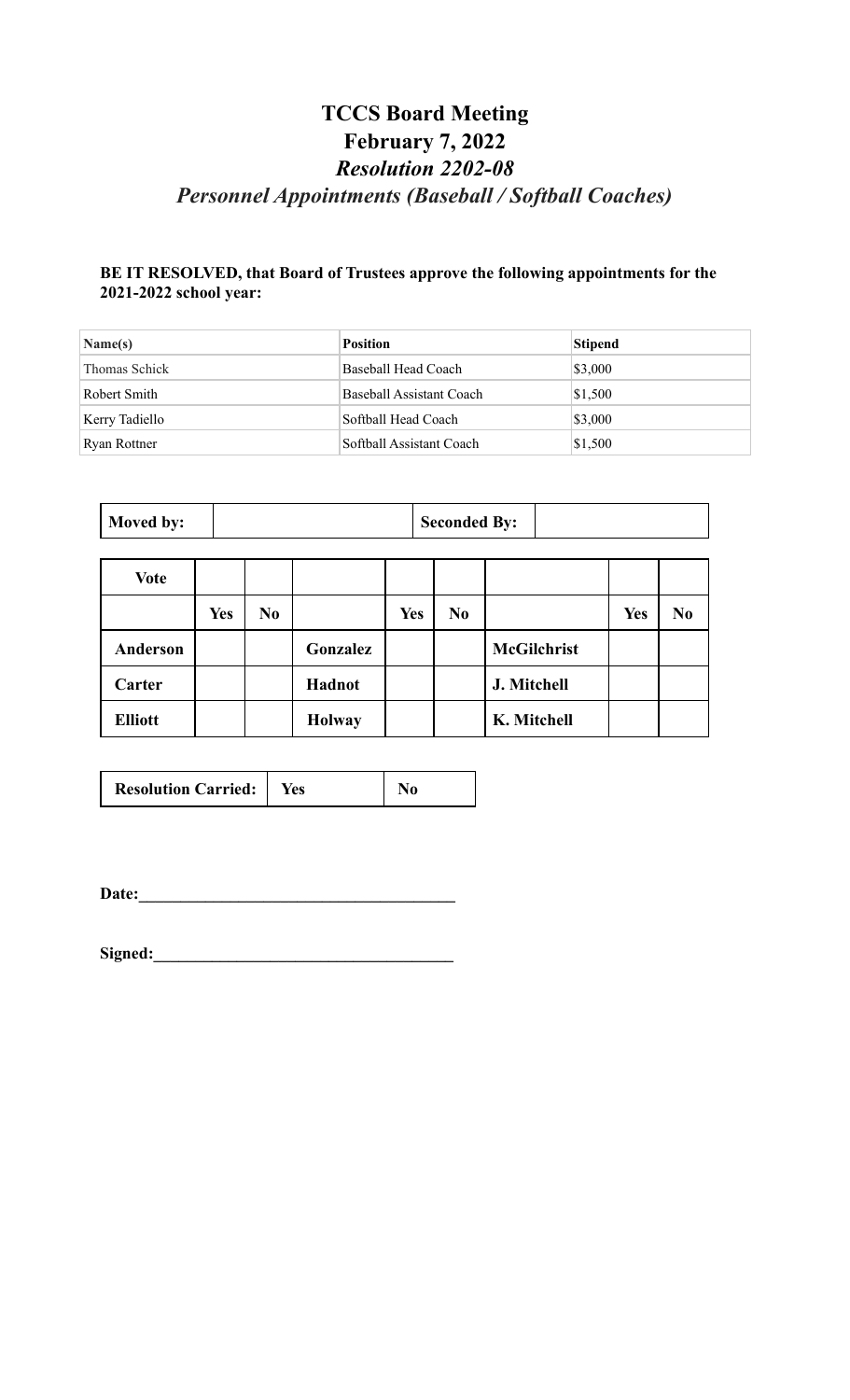## **TCCS Board Meeting February 7, 2022** *Resolution 2202-09 Maternity Leave*

**BE IT RESOLVED, that Board of Trustees approve the 12 week maternity leave of Juliana Germinario effective February 28th, 2022.**

| Moved by:      |            | <b>Seconded By:</b> |               |            |    |                    |            |                |
|----------------|------------|---------------------|---------------|------------|----|--------------------|------------|----------------|
| <b>Vote</b>    |            |                     |               |            |    |                    |            |                |
|                | <b>Yes</b> | N <sub>0</sub>      |               | <b>Yes</b> | No |                    | <b>Yes</b> | N <sub>0</sub> |
| Anderson       |            |                     | Gonzalez      |            |    | <b>McGilchrist</b> |            |                |
| Carter         |            |                     | Hadnot        |            |    | J. Mitchell        |            |                |
| <b>Elliott</b> |            |                     | <b>Holway</b> |            |    | K. Mitchell        |            |                |

| <b>Resolution Carried:</b> | Yes |  |
|----------------------------|-----|--|
|----------------------------|-----|--|

**Date:\_\_\_\_\_\_\_\_\_\_\_\_\_\_\_\_\_\_\_\_\_\_\_\_\_\_\_\_\_\_\_\_\_\_\_\_\_\_**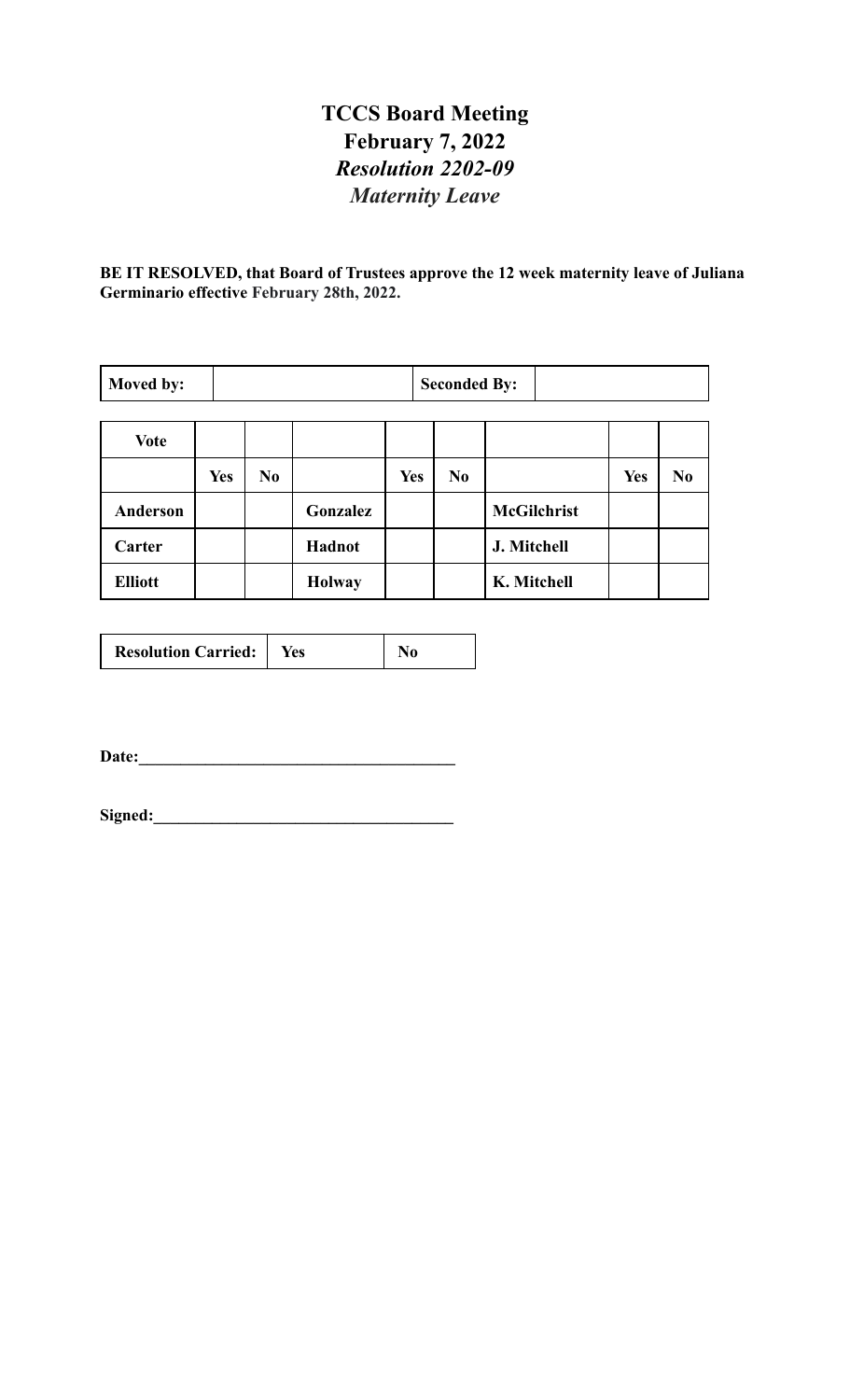### **TCCS Board Meeting February 7, 2022** *Resolution 2202-10 Personnel Appointment (Maternity Leave Replacement)*

#### **BE IT RESOLVED, the TCCS Board approve the following appointment (effective February 1, 2022):**

| <b>Name</b>  | <b>Position</b>                                     | <b>Salary (Prorated)</b>                   |
|--------------|-----------------------------------------------------|--------------------------------------------|
| Erica Miller | Special Ed Teacher (Maternity Leave<br>Replacement) | \$66,655 (MA Step 7) -<br>without benefits |

| Moved by: | <b>Seconded By:</b> |  |
|-----------|---------------------|--|
|-----------|---------------------|--|

| <b>Vote</b>    |            |                |               |            |                |                    |            |                |
|----------------|------------|----------------|---------------|------------|----------------|--------------------|------------|----------------|
|                | <b>Yes</b> | N <sub>0</sub> |               | <b>Yes</b> | N <sub>0</sub> |                    | <b>Yes</b> | N <sub>0</sub> |
| Anderson       |            |                | Gonzalez      |            |                | <b>McGilchrist</b> |            |                |
| Carter         |            |                | Hadnot        |            |                | J. Mitchell        |            |                |
| <b>Elliott</b> |            |                | <b>Holway</b> |            |                | K. Mitchell        |            |                |

| <b>Resolution Carried:</b> | res |  |
|----------------------------|-----|--|
|----------------------------|-----|--|

**Date:\_\_\_\_\_\_\_\_\_\_\_\_\_\_\_\_\_\_\_\_\_\_\_\_\_\_\_\_\_\_\_\_\_\_\_\_\_\_**